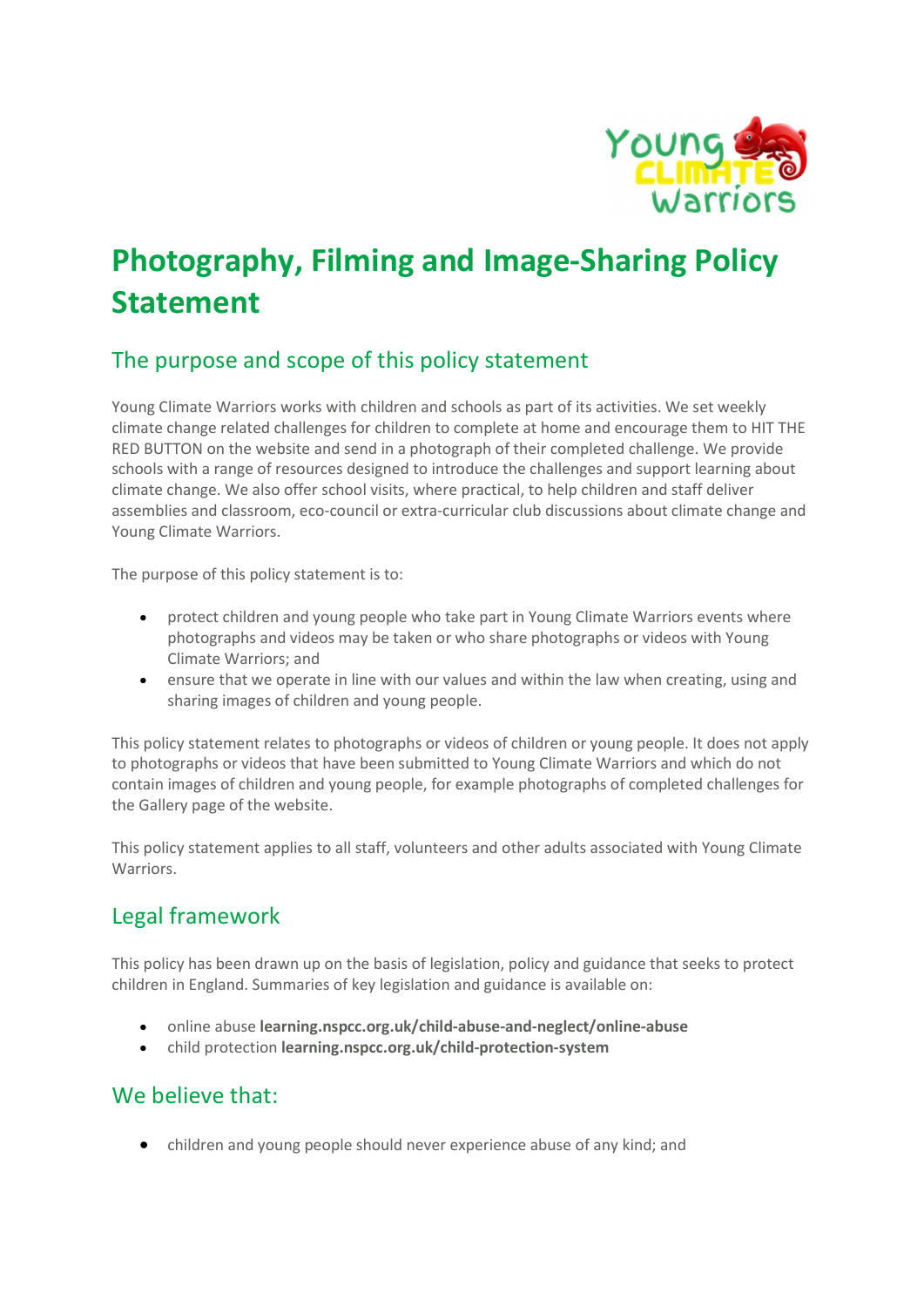we have a responsibility to promote the welfare of all children and young people and to take, share and use images of children safely.

#### We recognise that:

- sharing photographs and films of our activities can help us celebrate the successes and achievements of our children and young people, provide a record of our activities and raise awareness of our organisation;
- the welfare of the children and young people taking part in our activities is paramount;
- consent to take images of children is only meaningful when children, their parents and carers understand how the images will be used and stored, and are fully aware of the potential risks associated with the use and distribution of these images; and
- there are potential risks associated with sharing images of children online.

More information about this is available from learning.nspcc.org.uk/researchresources/briefings/photography-sharing-images-guidance.

# We will seek to keep children and young people safe by:

- asking for written consent from a child and their parents or carers before photographing or videoing a child;
- asking for written consent, via our website, before using any images or videos submitted to Young Climate Warriors;
- explaining what images will be used for, how they will be stored and what potential risks are associated with sharing images of children;
- making it clear that if a child or their family withdraw consent for an image to be shared, it may not be possible to delete images that have already been shared or published;
- only using first names of children whose images are being used in our published material;
- never publishing personal information about individual children and disguising any identifying information (for example the name of their school or a school uniform with a logo);
- making sure children, their parents and carers understand how images of children will be securely stored and for how long (including how we will control access to the images and their associated information);
- reducing the risk of images being copied and used inappropriately by:
	- o only using images of children in appropriate clothing;
	- o avoiding full face and body shots of children taking part in activities such as swimming where there may be a heightened risk of images being misused; and
	- o using images that positively reflect young people's involvement in the activity.
- ensuring everyone involved in our organisation knows the procedures to follow to keep children safe.

# Photography and/or filming for Young Climate Warriors' use

We recognise that our team may use photography and filming as an aid in school-based activities. However, this should only be done with the permission of the school and Young Climate Warriors.

Children, young people, parents and carers must also be made aware that photography and filming is part of the programme and give written consent.